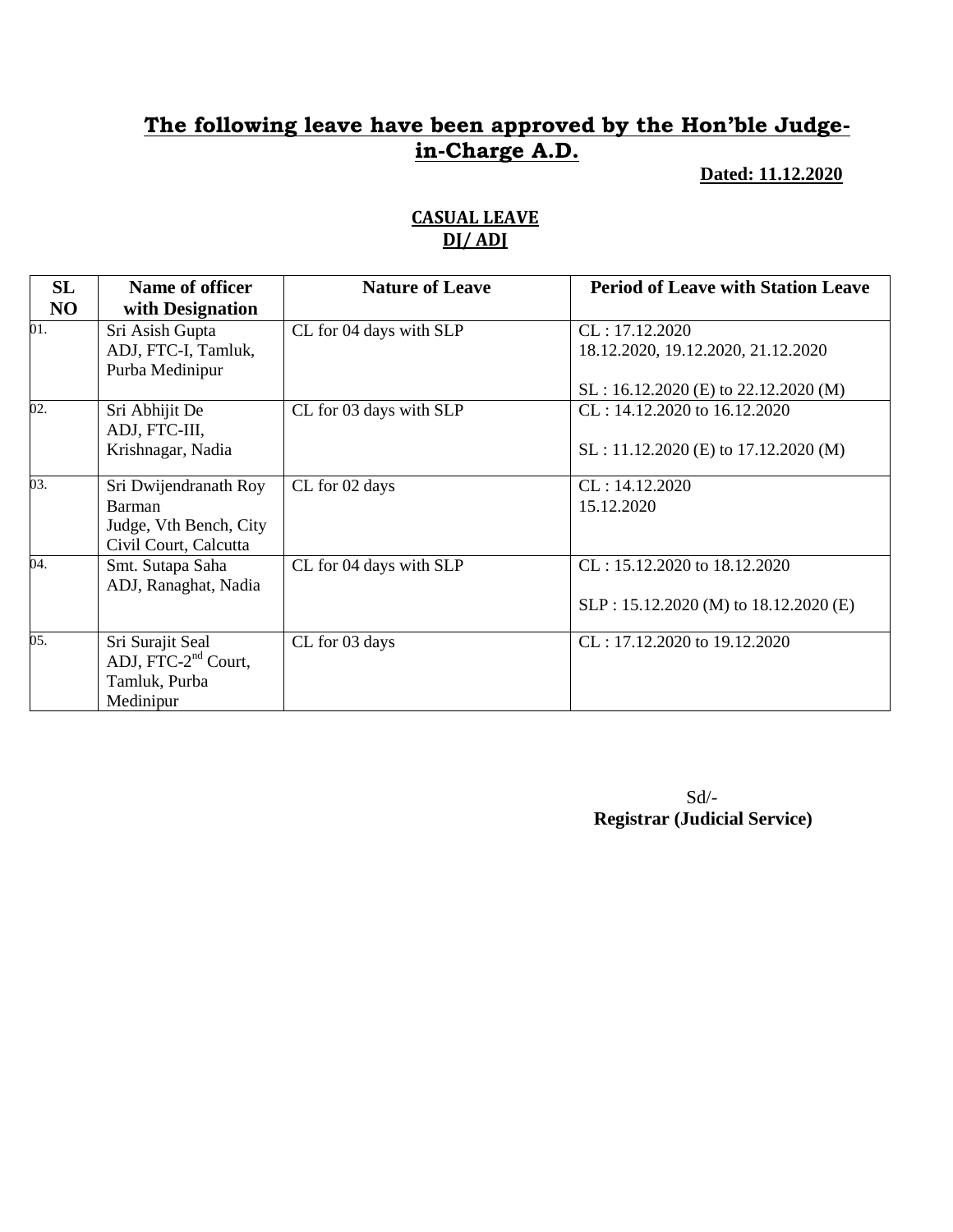### **Dated: 11.12.2020**

| <b>SL</b><br>NO   | Name of officer with<br><b>Designation</b>                                                       | <b>Nature of Leave</b>  | <b>Period of Leave with Station Leave</b>                              |
|-------------------|--------------------------------------------------------------------------------------------------|-------------------------|------------------------------------------------------------------------|
| 01.               | Sri Pushpal Satpathi<br>ADJ, $6th$ Court, Alipore, 24 Pgs (S)                                    | CL for 01 day           | On 08.12.2020                                                          |
| 02.               | Sri Partha Pratim Chakravorty<br>ADJ, $3^{rd}$ Court, Alipore, 24 Pgs (S)                        | CL for 01 day with SLP  | On 09.12.2020<br>SL: 08.12.2020 (E) to 10.12.2020 (M)                  |
| $\overline{03}$ . | Sri Prabir Kumar Misra<br>Judge, bench-VI, City Civil Court,<br>Calcutta                         | CL for 02 days          | From 10.12.2020<br>11.12.2020                                          |
| 04.               | Sri Deb Kumar Goswami<br>ADJ, FTC-II, Barrackpore, 24 Pgs<br>(N)                                 | CL for 01 day           | On 03.12.2020                                                          |
| 05.               | Sri Debabrata Mukherjee<br>ADJ, Islampur, Uttar Dinajpur                                         | CL for 02 days with SLP | From 01.12.2020<br>02.12.2020<br>SLP: 27.11.2020 (E) to 03.12.2020 (M) |
| 06.               | Sri Debaprasad Nath<br>ADJ, 13 <sup>th</sup> Court, Alipore, 24 Pgs<br>(S)                       | CL for 02 days with SLP | From 09.12.2020 & 10.12.2020<br>SLP: 08.12.2020 (E) to 11.12.2020 (M)  |
| 07.               | Sri Daman Prosad Biswas<br>Judge, Bench No. - XI,<br>City Civil Court, Calcutta                  | CL for 01 day           | On 03.12.2020                                                          |
|                   |                                                                                                  | CL for 02 days          | From 09.12.2020 to 10.12.2020                                          |
| 08.               | Sri Bhawani Shanker Sharma<br>ADJ, 3 <sup>rd</sup> Court, Barasat, 24 Pgs (N)                    | CL for 02 days          | From 09.12.2020 to 10.12.2020                                          |
| 09.               | Sri Arghadeb Khan<br>Judge, 12 <sup>th</sup> Bench<br>Judge, -XII, City Civil Court,<br>Calcutta | CL for 02 days          | From 09.12.2020 to 10.12.2020                                          |
| 10.               | Sri Alok Kumar Choudhury<br>ADJ, FTC-II, Islampur, Uttar<br>Dinajpur                             | CL for 01 day           | On 21.11.2020                                                          |

### **CASUAL LEAVE DJ/ ADJ**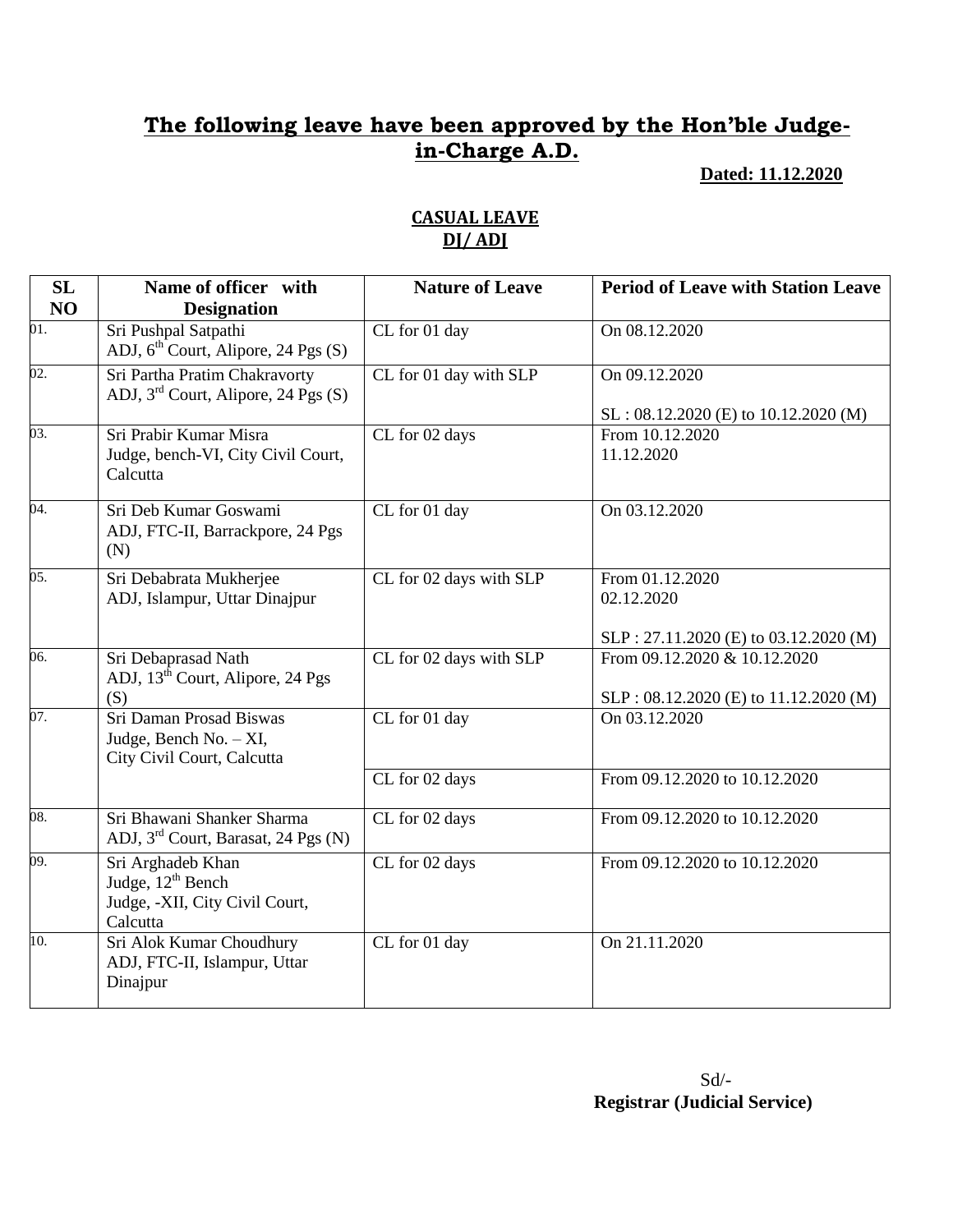### **Dated: 11.12.2020**

## **DJ/ADJ**

| <b>SL NO</b> | Name of officer with<br><b>Designation</b>                                 | <b>Nature of Leave</b>          | <b>Period of Leave with Station Leave</b> |
|--------------|----------------------------------------------------------------------------|---------------------------------|-------------------------------------------|
| 01.          | Smt. Suparna Ray<br>ADJ, $2^{nd}$ Court,<br>Balurghat, Dakshin<br>Dinajpur | Earned Leave for 12 days        | From 08.12.2020 to 19.12.2020             |
| 02.          | Sri Sandip Kumar Manna,<br>ADJ, Baruipur, South 24<br>Parganas             | <b>Earned Leave for 10 days</b> | From 10.12.2020 to 19.12.2020             |

## **JM**

| <b>SL NO</b> | Name of officer with                                            | <b>Nature of Leave</b>                        | <b>Period of Leave with Station Leave</b> |
|--------------|-----------------------------------------------------------------|-----------------------------------------------|-------------------------------------------|
|              | <b>Designation</b>                                              |                                               |                                           |
| 03.          | Md. Nurjaman Khan<br>JMFC-cum-CJ(JD) $1st$<br>Court, Port Blair | Paternity cum Child Care Leave<br>for 09 days | From 31.12.2020 to 08.01.2021             |
| 04.          | Smt. Smita Saha<br>MM, $22nd$ Court, Calcutta                   | Earned Leave for 09 days                      | From 14.12.2020 to 22.12.2020             |

 Sd/-  **Registrar (Judicial Service)**